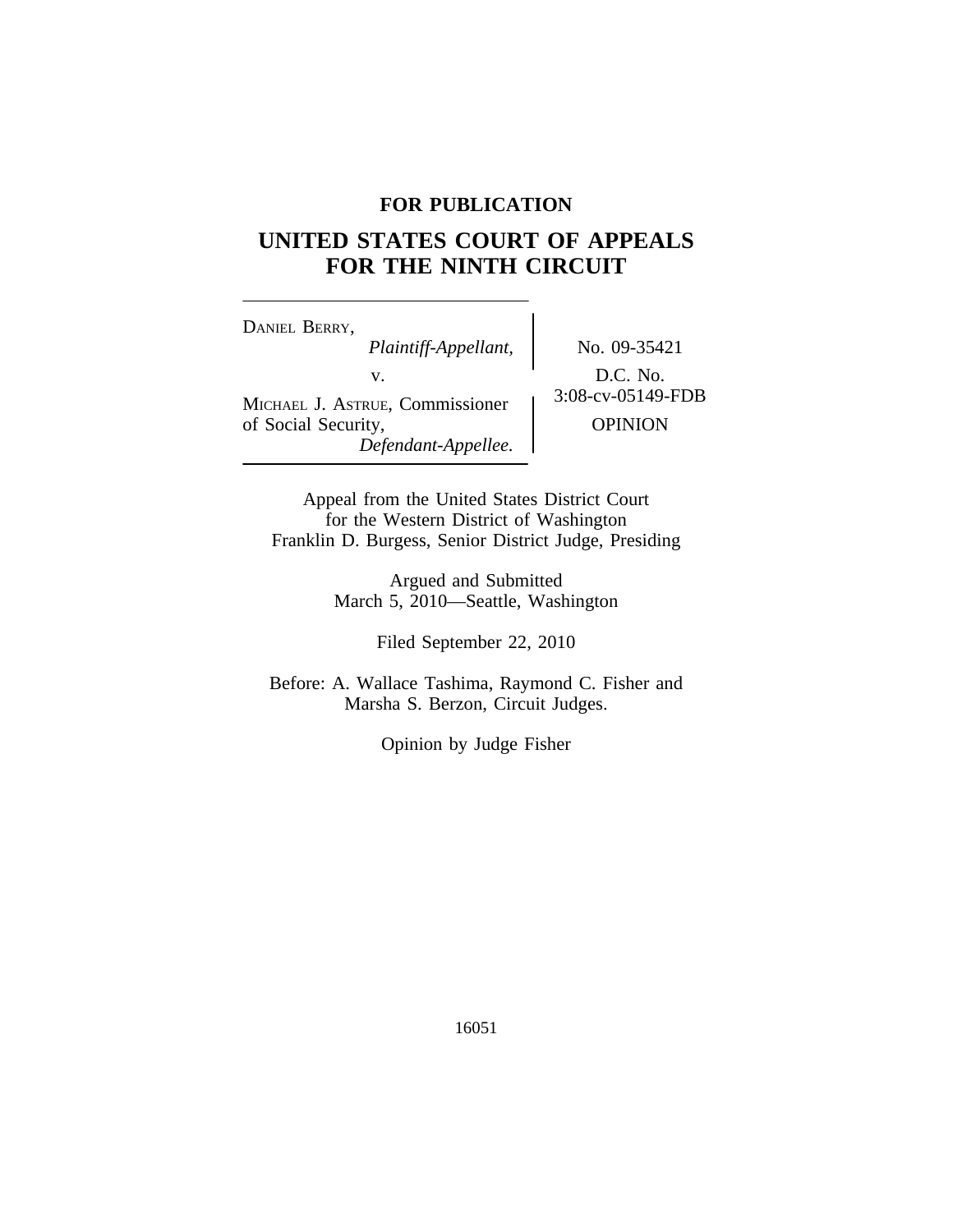### **COUNSEL**

Charles W. Talbot, Tacoma, Washington, for the appellant.

Jeffrey C. Sullivan, United States Attorney, Brian C. Kipnis, Assistant United States Attorney, David Morado, Regional Chief Counsel and L. Jamala Edwards (argued), Assistant Regional Counsel, Social Security Administration, Office of General Counsel, Seattle, Washington, for the appellee.

#### **OPINION**

FISHER, Circuit Judge:

In September 2005, Daniel Berry, a military veteran and former commercial courier driver born in 1959, filed a claim for disability insurance benefits under 42 U.S.C. § 423 and supplemental security income benefits under 42 U.S.C. § 1382. His claim was denied upon a finding that he could return to his past relevant work and therefore was not disabled. That finding was based in part on the conclusion that whether Berry could pass a drug test was irrelevant to the determination of disability, even if Berry could prove that he needed to be able to pass such a test to perform his past relevant work. We disagree with that conclusion and therefore remand for further administrative proceedings.

## **Background**

Before his alleged disability, Daniel Berry worked about 14 years as a military communications and computer supervisor, followed by about 6 years as a courier driver. He left his job as a courier driver on June 10, 2000.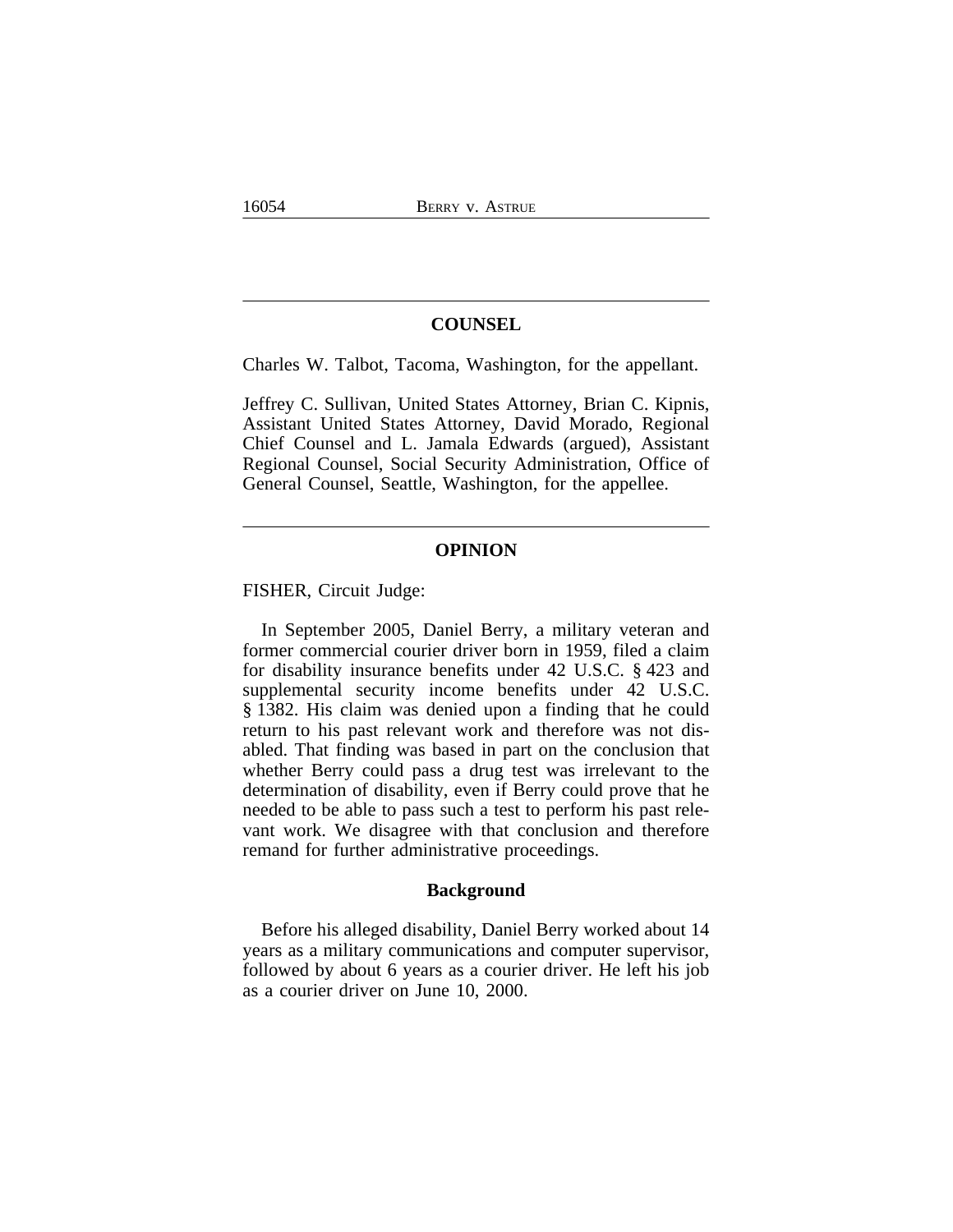| BERRY V. ASTRUE | 16055 |
|-----------------|-------|
|-----------------|-------|

As a veteran, Berry sought treatment for various medical conditions through the Department of Veterans Affairs (VA). In September 2001, the VA determined that Berry was "entitled to individual unemployability" status as of July 1, 2000, finding that his "main difficulty with unemployment is his pain regime and that potential employers would not tend to hire him due to his inability to pass a drug test due to his pain medications, abnormal gait and limitations due to his service connected low back disability."

Berry applied for social security disability benefits in September 2005. He claims that he has been disabled since his last date of employment as a courier driver in June 2000 and that his disability is a result of chronic low back pain, degenerative disk disease, degenerative arthritis on both hips, bilateral knee degeneration, sleep apnea, depression, diabetes, obesity, hearing loss, hemorrhoids and night sweats. After the Social Security Administration (SSA) denied his claim, Berry sought and obtained a hearing before an Administrative Law Judge (ALJ).

At his hearing in July 2007, Berry argued that he could not return to his past relevant work as a courier driver because that job has a mandatory drug testing requirement that his prescribed pain medications would cause him to fail. The ALJ observed that the general job description in the Dictionary of Occupational Titles (DOT) does not mention a drug testing requirement and declined as "irrelevant" Berry's offer to prove that the job carries such a requirement in practice. Nor did the ALJ consider whether, if such a requirement exists, Berry was physically capable of meeting it.

In a decision dated September 12, 2007, the ALJ performed a sequential evaluation and determined that Berry was not disabled. *See* 20 C.F.R. 404.1520 (describing the five-step sequential evaluation for assessing disability claims). At step one, the ALJ found that Berry had not engaged in substantial gainful activity since June 2000. At step two, he found that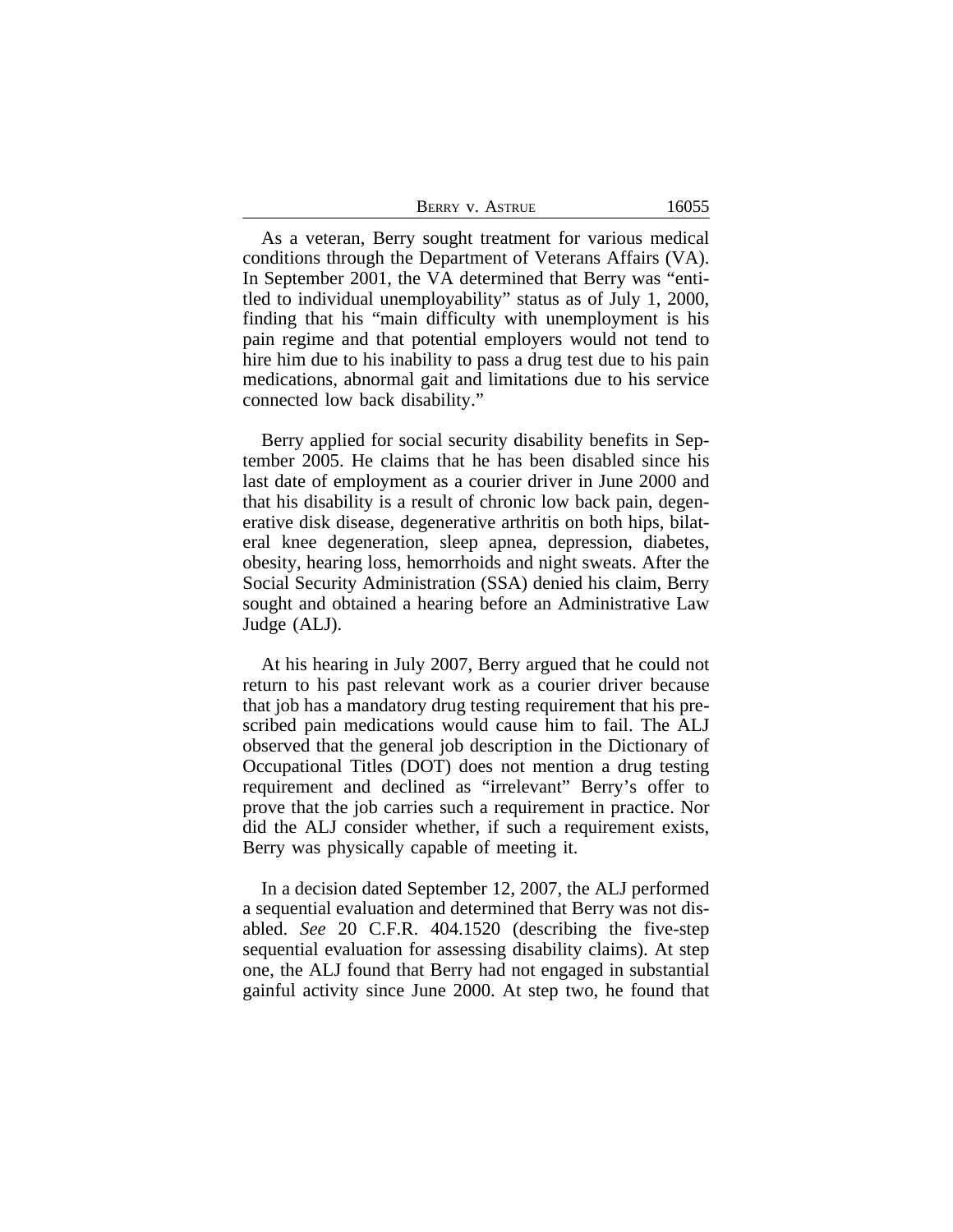16056

Berry had one medically determinable impairment that significantly limited his ability perform basic work activities: lower back pain. The ALJ also considered and rejected Berry's claims that several other conditions impaired his ability to work. At step three, the ALJ determined that Berry's qualifying impairment does not meet the criteria to establish disability automatically, regardless of age, education or work experience. In order to determine at step four whether Berry could return to his past work, the ALJ performed a residual functional capacity (RFC) analysis. During that analysis, the ALJ discounted some of Berry's subjective complaints about the effects of his lower back pain, finding them inconsistent with some of his self-reported activities. Having completed his RFC findings, the ALJ found that Berry could return to his past work as a courier notwithstanding his functional limitations. The ALJ therefore found that Berry was not disabled, without reaching step five.

Berry appealed the ALJ's decision to the district court. The district court affirmed the ALJ, adopting over Berry's objections a magistrate judge's report and recommendation. This appeal followed.

#### **Standard of Review**

We have jurisdiction under 28 U.S.C. § 1291. We review de novo a district court's judgment upholding the denial of social security benefits. *Bray v. Comm'r of Soc. Sec. Admin*., 554 F.3d 1219, 1222 (9th Cir. 2009). We will "set aside a denial of benefits only if it is not supported by substantial evidence or is based on legal error." *Id*. (quoting *Robbins v. Soc. Sec. Admin*., 466 F.3d 880, 882 (9th Cir. 2006)).

#### **Discussion**

#### I.

Berry argues that the ALJ erred by finding that Berry could return to his past work regardless of whether that work has a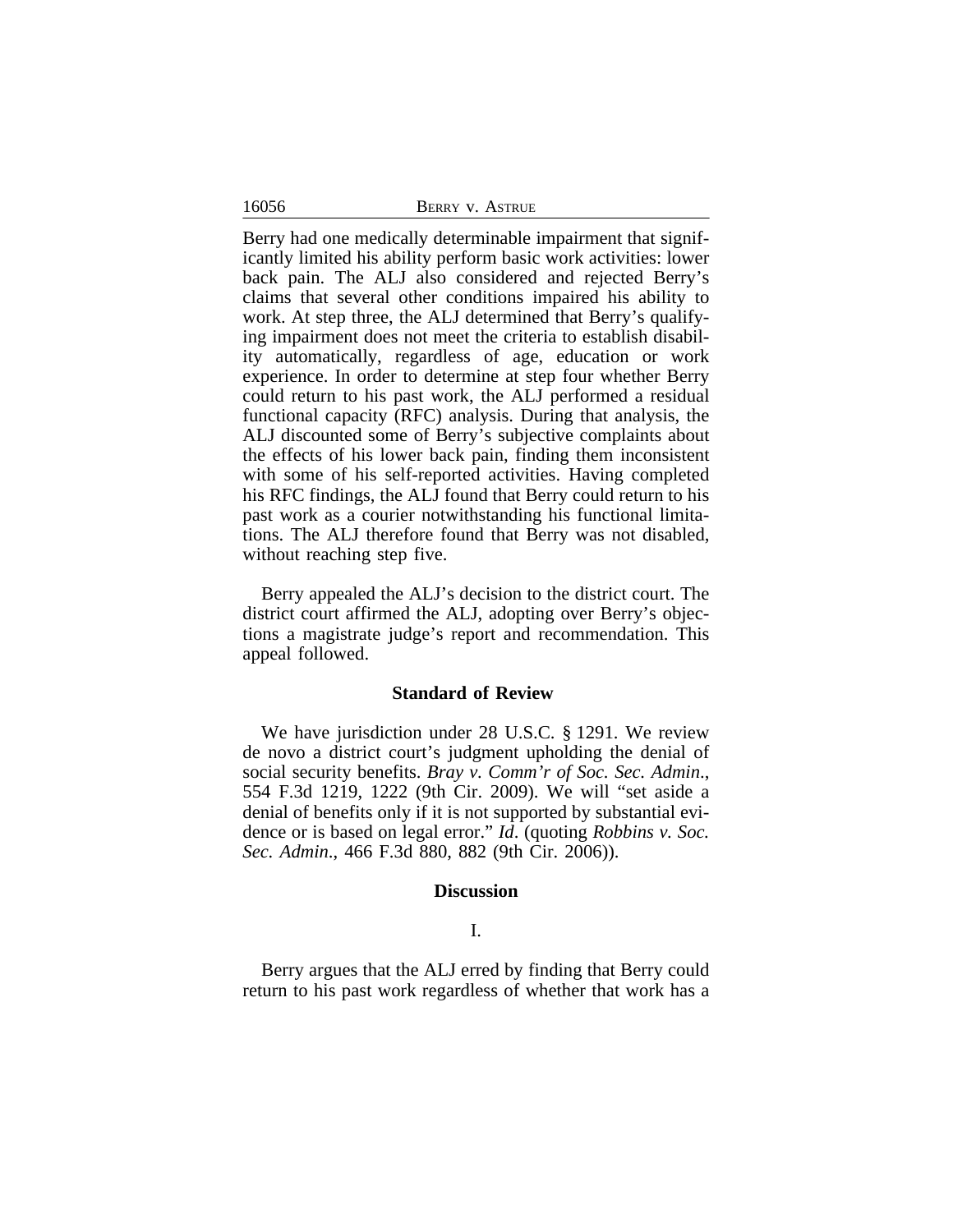| <b>BERRY V. ASTRUE</b> | 16057 |
|------------------------|-------|
|------------------------|-------|

drug testing requirement that he could not meet because of his prescription pain medication. We agree with Berry. If a drug prescription disqualifies a claimant from performing his past relevant work, he is not capable of returning to that work. Therefore, the ALJ erred by precluding Berry from making a record whether his medically required need to take prescription drugs would bar him from working as a courier.

**[1]** The SSA's regulations explain that "[a]t the fourth step, we consider our assessment of your residual functional capacity and your past relevant work. If you can still do your past relevant work, we will find that you are not disabled." 20 C.F.R.  $\S$  404.1520(a)(4)(iv). To make this determination, the SSA "will compare [its] assessment of your residual functional capacity with the physical and mental demands of your past relevant work." *Id.* § 404.1560(b); *see also id.* § 404.1520(f) (same); Social Security Ruling 82-62, 1982 WL 31386, at \*2 (explaining that step four "requires careful consideration of the interaction of the limiting effects of the person's impairment(s) and the physical and mental demands of his or her [past relevant work] to determine whether the individual can still do that work"). Generally, a claimant who is physically and mentally capable of performing past relevant work is not disabled, whether or not he could actually obtain employment. *See* 42 U.S.C. 423(d)(2)(A) (requiring that claimant's disability be determined "regardless of . . . whether he would be hired if he applied for work").

**[2]** Applying this requirement, the ALJ and the district court concluded that any requirement that couriers be free (or nearly free) of prescription pain medication would be a mere hiring practice, relevant to whether Berry could *obtain* his past work but not relevant to whether he could *perform* it i.e., *not* a "physical [or] mental demand" of the work and therefore not relevant to the disability determination. In particular, the ALJ observed (accurately) during the hearing that the DOT job description for couriers does not include the ability to pass a drug test as a requirement of the job, *see* DOT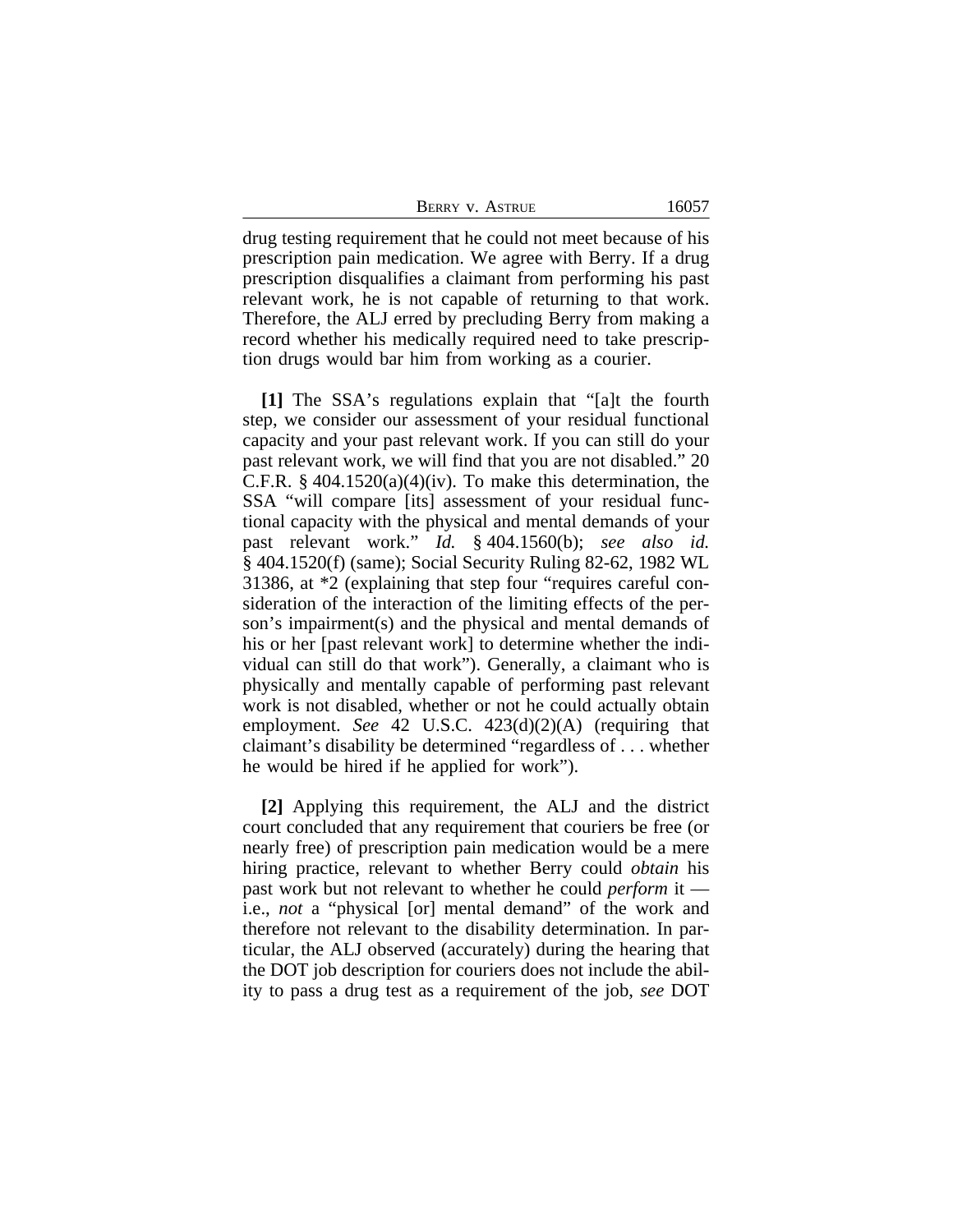230.663-010, 1991 WL 672160, and the magistrate judge, in the report the district court adopted, expressly concluded that inability to pass a drug test "is not the kind of work-related (i.e., physical or mental) limitation or restriction the Social Security regulations contemplate." The Commissioner so argues on appeal.

**[3]** We reject these restricted readings of the law. If it is true, as Berry offered to prove, that Berry's prescribed medication regime to treat his potentially disabling condition would categorically prevent him from obtaining work as a courier by rendering him physically unable to pass a drug test that is mandatory across employers, then he cannot meaningfully be said to be capable of working as a courier. A mandatory requirement that employers cannot hire people with a certain level of pain medication in their blood is in essence a physical demand of the job. The ALJ was not permitted to ignore the possibility that such a mandatory requirement exists, in the face of Berry's offer of proof, merely because no such physical demand appears in the DOT.

**[4]** A mandatory drug testing requirement of the kind Berry alleges is not a mere hiring practice that is irrelevant to the determination of disability. Under 42 U.S.C. § 423  $(d)(2)(A)$ , an individual is disabled "only if his physical or mental impairment [is] of such severity that he is . . . unable to do his previous work [or] engage in any other kind of substantial gainful work . . . regardless of . . . whether he would be hired if he applied for work." The language excluding consideration of whether a claimant who sought work would in fact be hired cannot be construed to include a hiring practice that is directly tied to the claimant's disability. Otherwise, the limiting language would defeat the entire statutory scheme, which provides benefits for individuals who cannot work due to a disability. This understanding of the statute  $-$  as intended to exclude from consideration "employer preferences" not directly related to a "medically determinable physical or mental impairment" — is consistent with its legislative

16058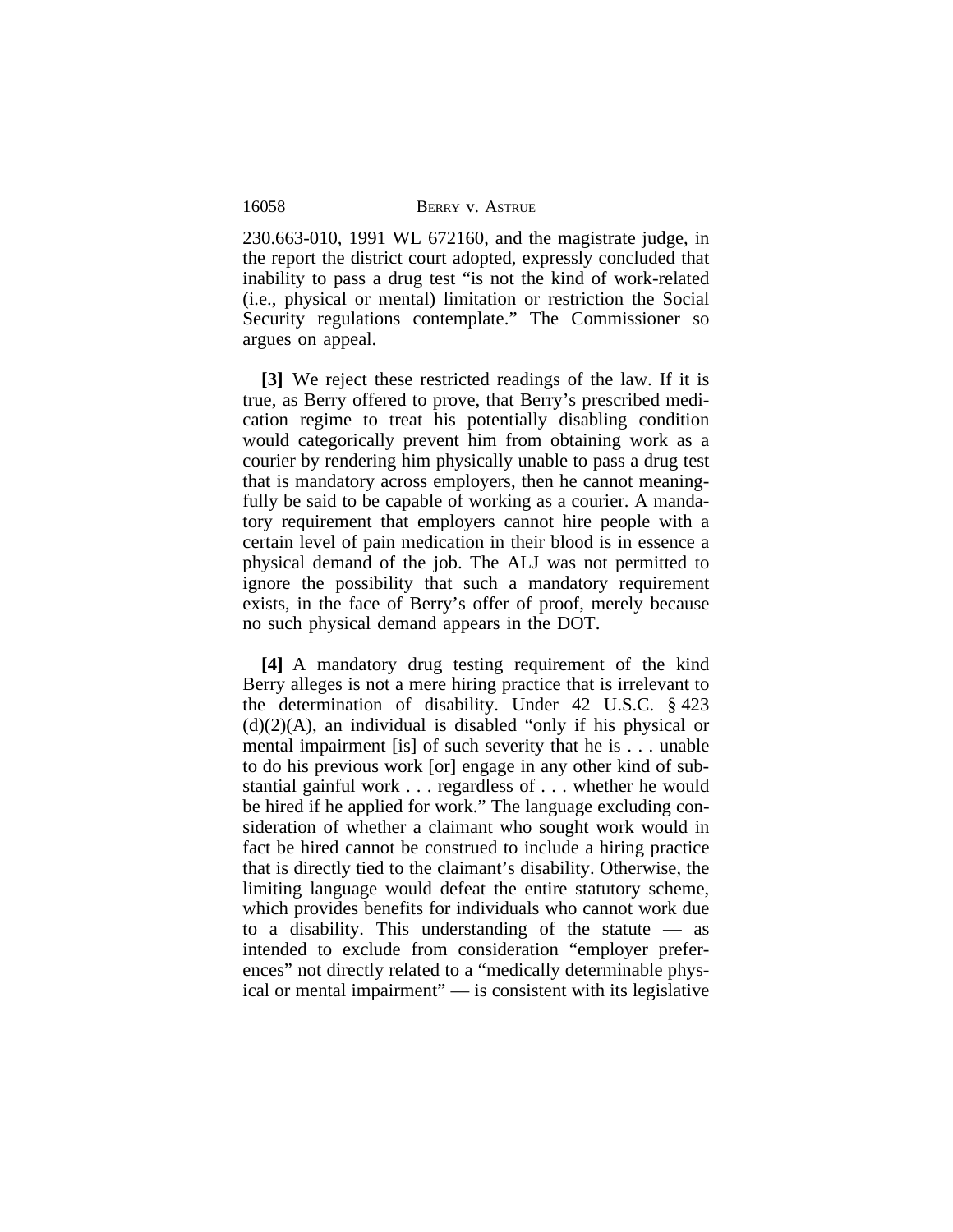purpose. *See* S. Rep. No. 90-744, at 41 (1967), *reprinted in* 1967 U.S.C.C.A.N. 2834, 2882; *cf. Sorenson v. Weinberger*, 514 F.2d 1112, 1117-19 (9th Cir. 1975) (per curiam) (interpreting the amended definition of disability and affirming denial of disability benefits to a claimant for whom substantial evidence supported the determination that he was physically and mentally able to work even though he "ha[d] not been released by medical doctors to return to work").**<sup>1</sup>**

The alleged drug-testing requirement in this case is not a mere hiring practice. First, Berry has offered to prove that the drug testing is imposed on employers of courier drivers by statute and so is not merely an elective hiring preference.**<sup>2</sup>**

<sup>&</sup>lt;sup>1</sup>Thus, for example, as we recently concluded in a nonprecedential decision, a claimant physically and mentally capable of performing his past work as a security guard cannot defeat a finding of nondisability by arguing that his criminal record will prevent him from obtaining that work. *See Hunter v. Astrue*, 254 Fed. App'x 604 (9th Cir. 2007).

**<sup>2</sup>** In particular, Berry argues that federal and state laws require applicants for a Commercial Driver's License (CDL) to pass drug tests, and that he would need a CDL to work as a courier driver. The DOT includes Berry's past work as a courier driver under its definition of a broad category of jobs it labels "deliverer, outside," not all of which involve driving, not to mention requiring a CDL. *See* DOT 230.663-010 (defining the job to include "[d]eliver[ing] . . . items to business establishments and private homes, traveling on foot or by bicycle, motorcycle, automobile, or public conveyance"). Relying on this broad definition, the Commissioner of Social Security argues that we should affirm the finding of nondisability because Berry can return to his past relevant work *as generally performed*, even if he may not be able to return to his actual previous job as a courier driver of commercial vehicles. *See generally* Social Security Ruling 82- 61, 1982 WL 31387 (stating the policy that a claimant will be found not disabled at step four if he or she can perform *either* "(1) [t]he actual functional demands and job duties of a particular past relevant job; *or* (2) [t]he functional demands and job duties of the occupation as generally required by employers throughout the national economy"). We are not persuaded. Even if Berry retains the RFC to perform delivery work without a CDL, the ALJ did not make findings sufficient to support that conclusion. Given Berry's claims of lower back pain, for example, it is not self-evident that he could travel "on foot or by bicycle [or] motorcycle," as a non-driver courier might. That leaves only courier service by "public conveyance," which does not likely constitute performance "as generally required by employers." In any case, Berry was not given a sufficient opportunity to establish a record on this issue.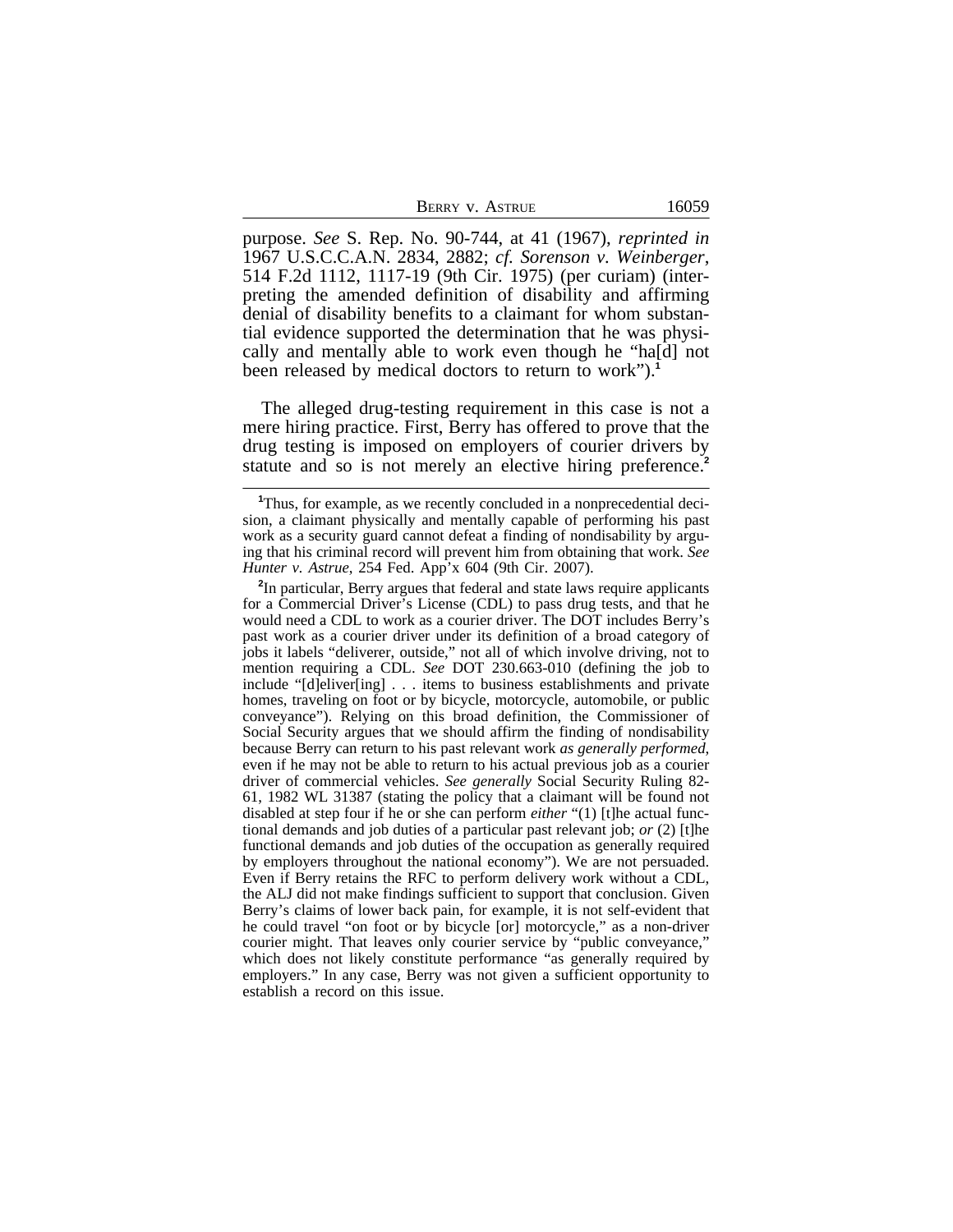16060 BERRY v. ASTRUE

Second, the level of pain medication in Berry's system as a result of his prescribed treatment regime is a direct physical consequence of his impairment, its related symptoms and his physician-prescribed treatment. *See* 20 C.F.R.  $§$  404.1545(a)(1) ("Your impairment(s), and any related symptoms, such as pain, may cause physical and mental limitations that affect what you can do in a work setting. Your residual functional capacity is the most you can still do despite your limitations."); 20 C.F.R.  $\S$  404.1529(c)(3) ("Factors relevant to your symptoms, such as pain, . . . include . . . [t]he type, dosage, effectiveness, and side effects of any medication you take or have taken to alleviate your pain or other symptoms."). Third, in this context the alleged drugtesting requirement appears on its face directly related to a job applicant's ability safely to meet the physical and mental demands of the job — there is no indication yet in the record that it serves a hiring preference distinct from the physical and mental demands of the job. In these circumstances, when the alleged requirement is mandatory and closely related to the physical and mental demands of the job as employers understand them, and Berry's inability to meet it is a direct physical result of prescribed medical treatment for an acknowledged impairment, the alleged requirement cannot be disregarded as a mere hiring preference.

**[5]** The district court also relied on the lack of evidence in the record that courier driver jobs carry a mandatory drug testing requirement or that Berry would be unable to pass such a test. Although the claimant bears the burden at step four to show he is unable to return to his past relevant work, *see Valentine v. Comm'r Soc. Sec. Admin.*, 574 F.3d 685, 689 (9th Cir. 2009); *Tackett v. Apfel*, 180 F.3d 1094, 1098-99 (9th Cir. 1999), it was error to fault Berry for failing to meet that burden when he was prevented from presenting relevant evidence because of the ALJ's legal error. In particular, Berry offered to submit evidence that the DOT job description was out of date and that "in today's environment . . . drug testing is essentially a mandatory requirement" for courier drivers. The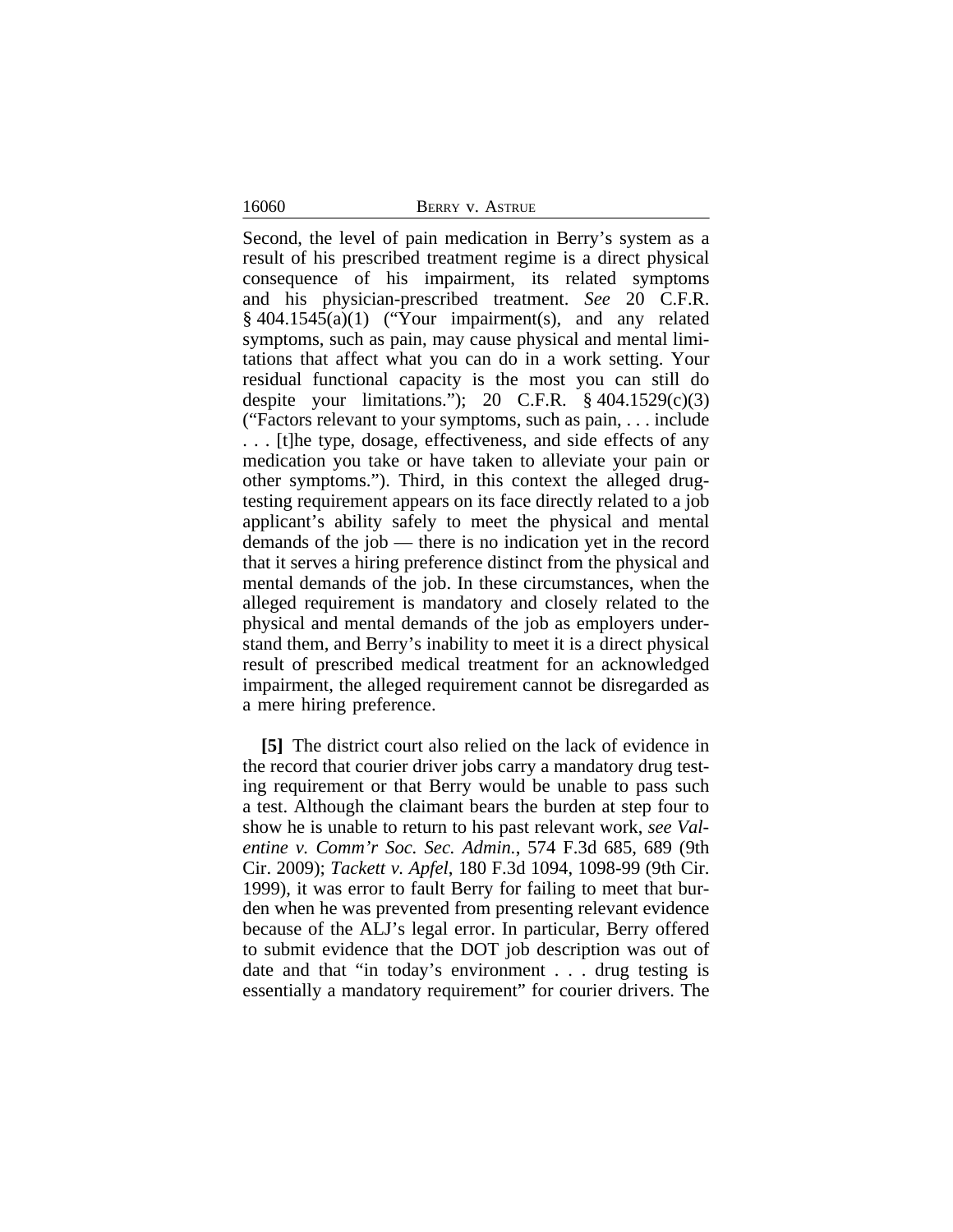| BERRY V. ASTRUE | 16061 |
|-----------------|-------|
|-----------------|-------|

ALJ refused to consider whether Berry was correct, specifically opining that he need not consider "today's environment" because "the regulations tell me to look at the DOT" and "don't say anything about what's going on in the world today." This refusal was based on a legally erroneous reading of the regulations, and Berry must be permitted to prove his contention that drug testing requirements make it physically impossible for him to perform his past relevant work.

**[6]** We therefore vacate the ALJ's finding of nondisability and remand for further administrative proceedings. On remand, the ALJ may reconsider Berry's RFC, including whether the amount of prescribed medication in his system would render him physically unable to pass a drug test, assuming Berry can establish that his past relevant work carries a mandatory drug testing requirement.**<sup>3</sup>**

## II.

Berry raises several other arguments related to the ALJ's evidentiary decisions, adverse credibility finding, RFC determination and decision to disagree with the VA's determination that Berry was disabled. Although our broad remand leaves the ALJ free to revisit these rulings, in the interest of efficiency we address Berry's arguments to the extent they may be relevant on remand.

## A.

First, Berry contends that the ALJ erred in finding Berry's subjective complaints about the intensity, persistence and lim-

**<sup>3</sup>**Berry also contends that the ALJ abused his discretion by refusing to allow Berry to cross-examine the vocational expert about whether there are mandatory drug testing requirements for courier drivers. Given our remand for a new hearing, we need not resolve this claim. On remand, Berry must be given a chance to prove that he is unable to return to his past work.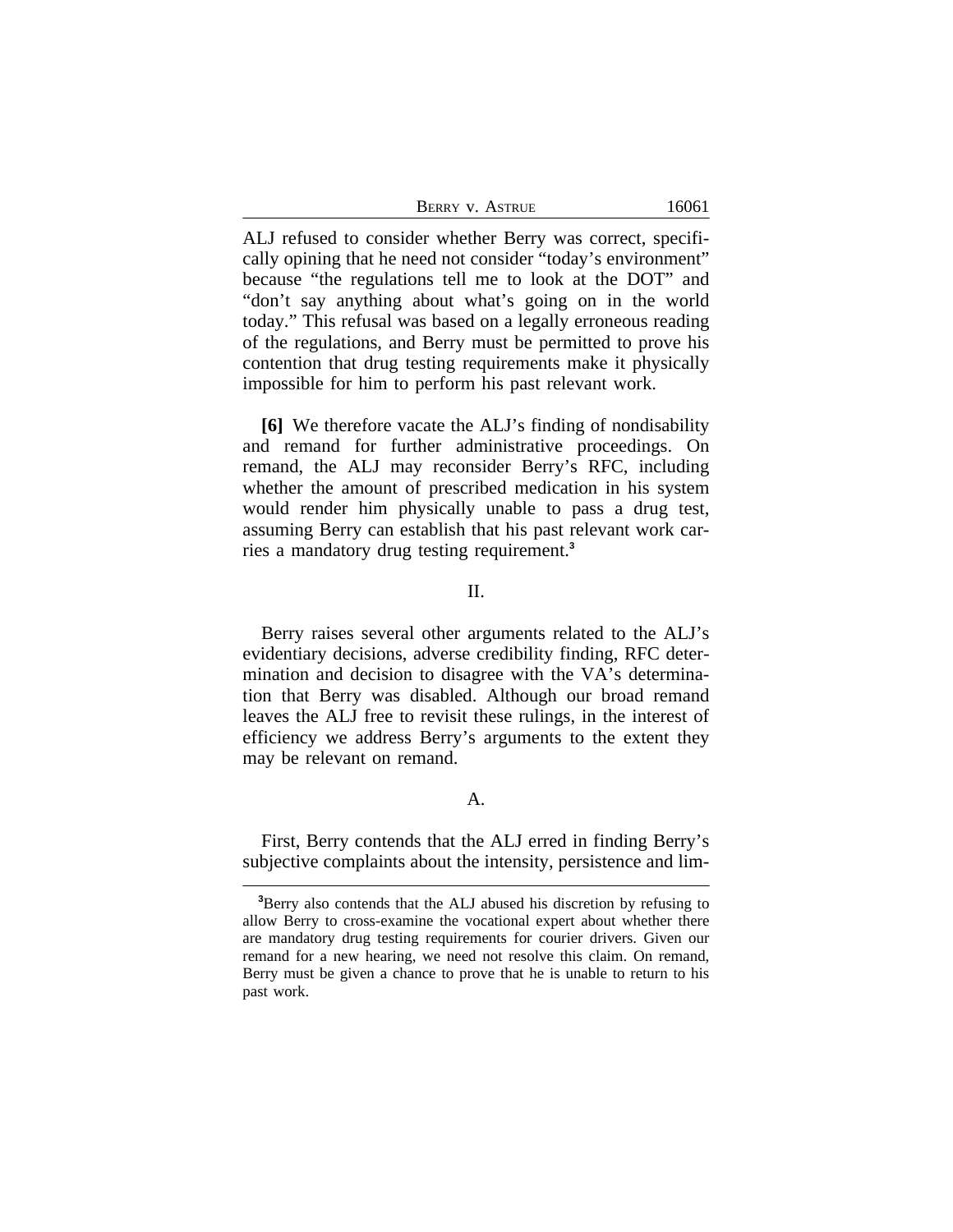16062

iting effects of his symptoms "not entirely credible." The ALJ found that Berry suffers from lower back pain and that this "medically determinable impairment could reasonably be expected to produce the alleged symptoms," but ultimately rejected Berry's complaints of subjective side effects from pain medication, such as dizziness, lack of focus and confusion, because of inconsistencies between Berry's complaints and reported activities.

"Once the claimant produces medical evidence of an underlying impairment, the Commissioner may not discredit the claimant's testimony as to subjective symptoms merely because they are unsupported by objective evidence." *Lester v. Chater*, 81 F.3d 821, 834 (9th Cir. 1995). Instead, "for the ALJ to reject the claimant's complaints, the ALJ must provide specific, cogent reasons for the disbelief." *Bruton v. Massanari*, 268 F.3d 824, 828 (9th Cir. 2001) (quoting *Lester*, 81 F.3d at 834) (internal quotation marks and alterations omitted). "General findings are insufficient; rather, the ALJ must identify what testimony is not credible and what evidence undermines the claimant's complaints." *Lester*, 81 F.3d at 834.

The ALJ concluded that Berry was not entirely credible because he found contradictions between complaints in Berry's 2005 activity questionnaire and hearing testimony and some of his other self-reported activities. On the one hand, some of Berry's statements supported his hearing testimony that his ability to perform activities of daily living was severely limited because he could sit or drive for only one hour at a time before needing to lie flat on his back for 30 to 60 minutes, he had to rely on a roommate to handle cleaning and laundry and his only social activities outside the house were doctors' appointments and occasional meetings of an amateur radio club. In particular, Berry said in the questionnaire that he had difficulty putting on shoes and getting in and out of the bathtub, relied on friends to remember "to care for . . . personal needs" and had a limited ability to "remember,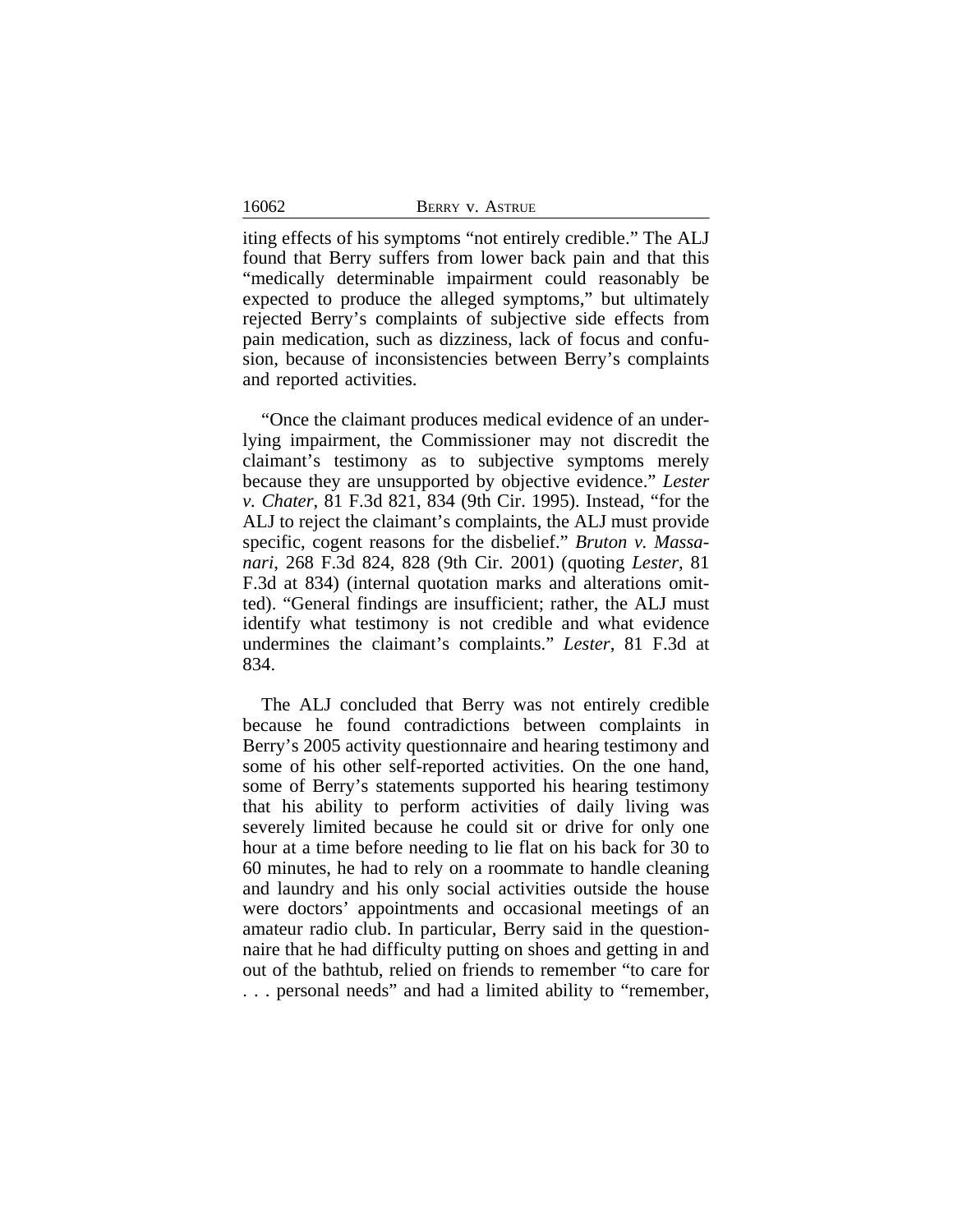| <b>BERRY V. ASTRUE</b> | 16063 |
|------------------------|-------|
|                        |       |

complete tasks, concentrate, understand [and] follow instructions." Berry also indicated on the questionnaire that "without [pain] drugs — the *pain* would prohibit most of [his reported activities]" but that he could "do most, with limits — with . . . pain meds . . . although sometimes in a stupor."

On the other hand, some of Berry's other self-reported activities and self-evaluations suggested a higher degree of functionality. In particular, Berry's VA medical records from the period between 2000 and 2006 reflect that he told medical staff he engaged in daily walks of a mile or more, had various social engagements, drove his car and did crossword puzzles, computer work, pet care, cooking, laundry and other housekeeping. Berry also reported camping and hiking at Yellowstone National Park and "getting out a little bit more socially," and according to a 2005 VA physician's report he described a typical day that tended to contradict his hearing testimony that he regularly needed to lie flat on his back and relied on friends for cooking and cleaning. Finally, the ALJ pointed to affirmative evidence of malingering, including that Berry reported that he wanted to do volunteer work but refrained for fear of impacting his disability benefits, and claimed disability dating from his last day of employment even though he admitted at the hearing that he left his job because his employer went out of business and probably would have worked longer had his employer continued to operate.

**[7]** The ALJ found that these self-reported activities undermined Berry's credibility and suggested a "greater functional capacity" than Berry claimed in his 2005 activities questionnaire and hearing testimony. Based on the evidence reviewed above, we agree that the inconsistencies in Berry's reported symptoms and activities adequately support the ALJ's adverse credibility finding and justify his decision to discount some of Berry's subjective complaints. *See Bray*, 554 F.3d at 1227 ("In reaching a credibility determination, an ALJ may weigh consistencies between the claimant's testimony and his or her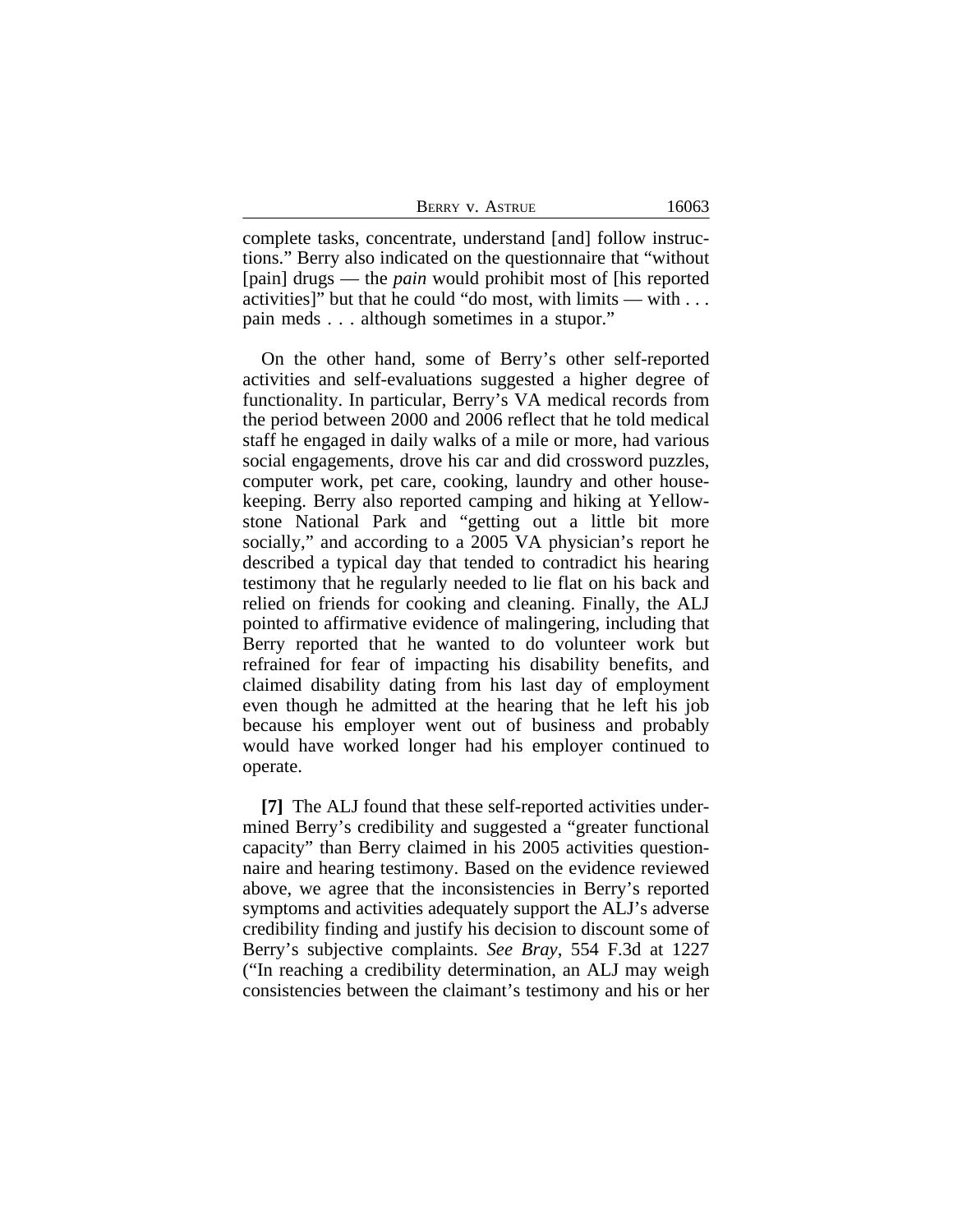16064 BERRY v. ASTRUE

conduct, daily activities, and work record, among other factors.").

### B.

Second, Berry contends that the ALJ failed to fully consider the effects of Berry's multiple narcotic pain medications on his ability to function. When analyzing symptoms related to a medical impairment, the regulations promise that the ALJ will consider "[t]he type, dosage, effectiveness, and side effects of any medication [claimant] take[s] or ha[s] taken to alleviate . . . pain." 20 C.F.R. § 404.1529(c)(3)(iv). The record shows that the ALJ considered some side effects from medication, such as visual dreams, erectile dysfunction and dizziness. The ALJ also acknowledged but discounted as "not fully credible" Berry's complaint "that his pain medications caused some mental confusion and affected his balance." On this record, we cannot say that the ALJ failed even to consider the effects of Berry's pain medications on his ability to function. Nonetheless, as explained above, the ALJ is free on remand to revisit his RFC determination, including further considering whether the type and dosage of Berry's pain medications render him incapable of meeting the physical and mental demands of his past work as a courier, such as the ability to meet a mandatory drug-testing requirement, if such a requirement exists.

# C.

Third, Berry contends that the ALJ erred by failing to include all of Berry's limitations in the hypothetical to the vocational expert (VE). We do not resolve this claim. It does not appear that the step four determination that Berry challenges was based on the VE's testimony, and in any event, whether or not the ALJ's hypothetical was consistent with the RFC determination the ALJ previously relied on, the ALJ will be free on remand to reassess Berry's RFC and to hear further testimony from a VE or other sources.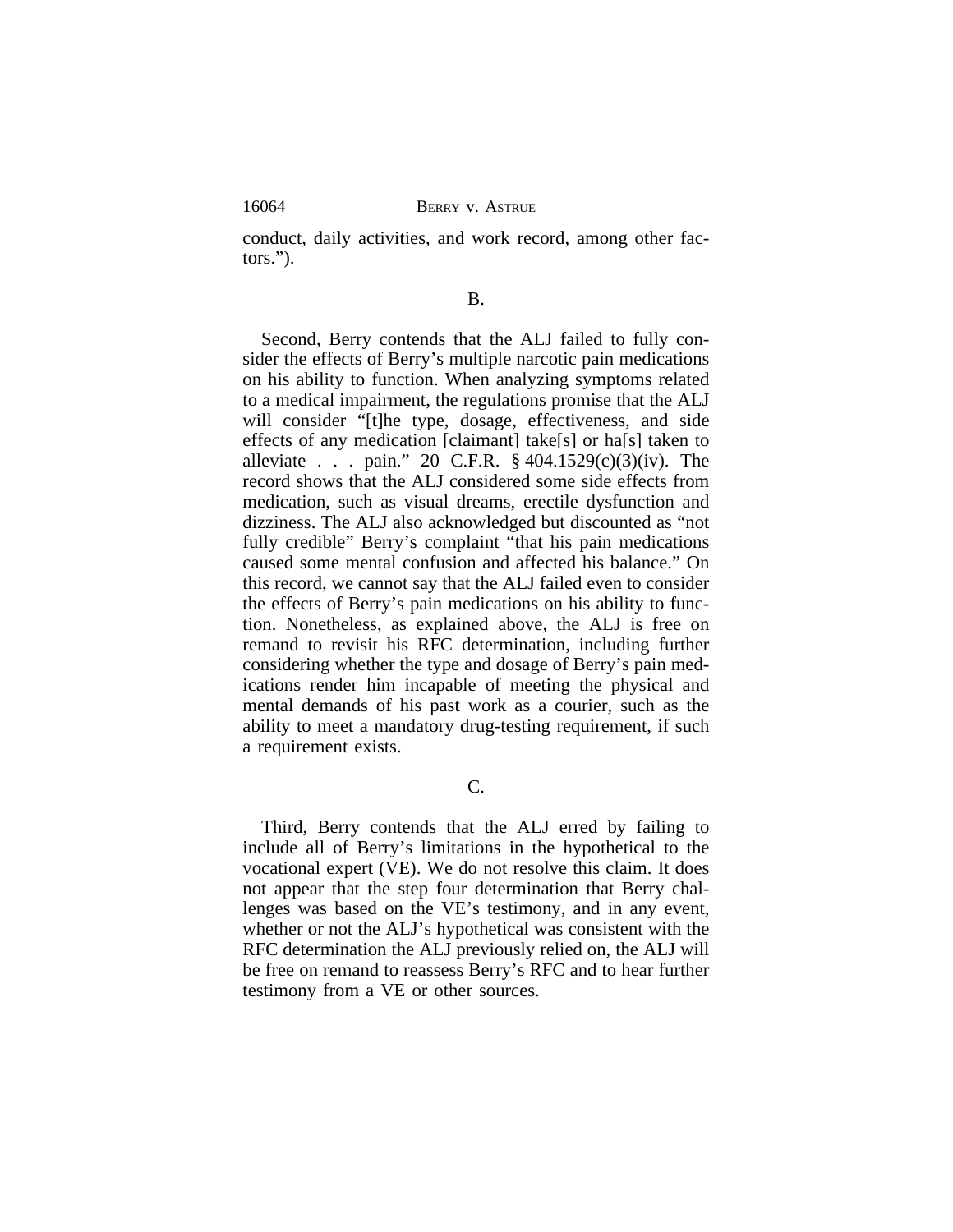D. BERRY V. ASTRUE 16065

Finally, Berry contends that the ALJ improperly disregarded the VA's decision that Berry was completely disabled as of July 1, 2000. A VA determination of disability is "ordinarily" entitled to "great weight," but an ALJ may "give less weight to VA disability rating if he gives persuasive, specific, valid reasons for doing so that are supported by the record." *Valentine*, 574 F.3d at 694-95 (quoting *McCartey v. Massanari*, 298 F.3d 1072, 1076 (9th Cir. 2002)) (internal quotation marks omitted).

The ALJ gave three reasons for "discounting" the VA determination. We reject two of them and accept the third in part. First, the ALJ noted that the SSA is not bound by the VA's determination because the governing rules differ. This is not a "persuasive, specific, valid reason[ ]" for discounting the VA determination. *See Valentine*, 574 F.3d at 695 ("Insofar as the ALJ distinguished the VA's disability rating on the general ground that VA and SSA disability inquiries are different, her analysis fell afoul of *McCartey*."). Second, the ALJ gave "no weight" to the VA's finding that the claimant was unemployable because the VA based its disability determination in part on the fact "that potential employers would not tend to hire [Berry] due to his inability to pass a drug test due to his pain medications," a matter the ALJ considered irrelevant to the social security disability determination. Because we disagree with that consideration, we also reject this basis for discounting the VA's disability determination as invalid and unpersuasive.

**[8]** Third, the ALJ acknowledged the VA's determinations that Berry's sleep apnea and back pain (as distinct from the effects of pain medication to control that pain) were at least partially disabling, but disagreed with that determination, citing medical evidence that the apnea was "adequately controlled" and the "back pain appear[ed] stable with pain medication." Elsewhere in his decision, the ALJ reviewed in